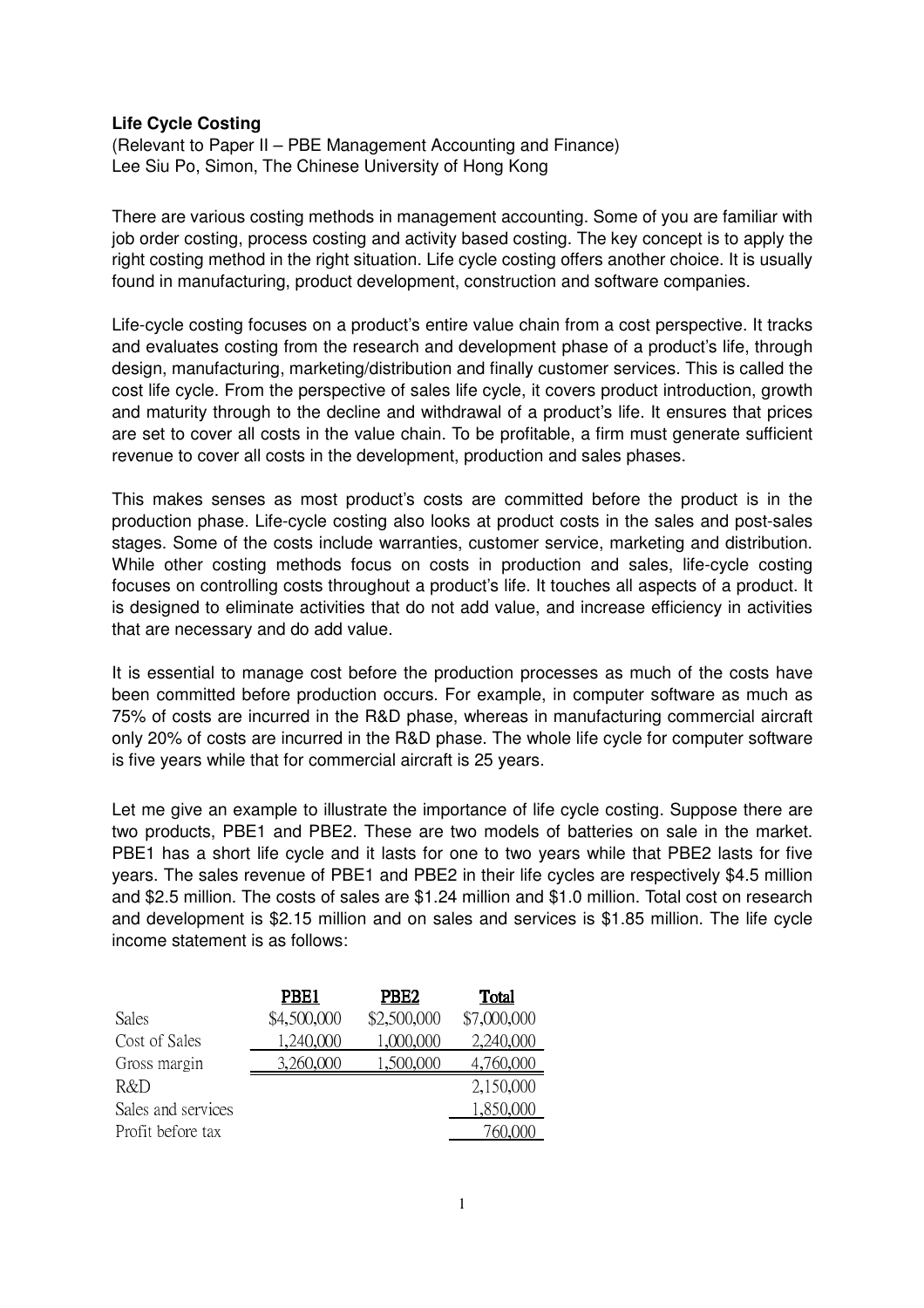Given that the cost for R&D of PBE1 and PBE2 are \$1.55 million and \$0.6 million respectively, while sales and services cost for PBE1 and PBE2 are \$1.45 million and \$0.4million. It seems at first glance that battery PBE1 is more profitable as it has a gross margin of 72%. However, when life cycle costs are considered, PBE2 becomes more profitable.

|                    | PBE <sub>1</sub> | PBE <sub>2</sub> | Total       |
|--------------------|------------------|------------------|-------------|
| Sales              | \$4,500,000      | \$2,500,000      | \$7,000,000 |
| Cost of Sales      | 1,240,000        | 1,000,000        | 2,240,000   |
| Gross margin       | 3,260,000        | 1,500,000        | 4,760,000   |
| R&D                | 1,550,000        | 600,000          | 2,150,000   |
| Sales and services | 1,450,000        | 400,000          | 1,850,000   |
| Profit before tax  | 260,000          | 500,000          | 760,000     |

If we only consider the life cycle costs, the total for PBE1 is  $$3,000,000$  (\$1,550,000 + \$1,450,000) and that for PBE2 is \$1,000,000 (\$600,000 + \$400,000). The percentage breakdowns are as follows:

|                       | PBE1      | Percentage | PBE <sub>2</sub> | Percentage |
|-----------------------|-----------|------------|------------------|------------|
| R&D                   | 1.550,000 | 51.7%      | 600,000          | $60.0\%$   |
| Sales and services    | 1,450,000 | 48.3%      | 400.000          | $40.0\%$   |
| Total life cycle cost | 3.000.000 |            | 1.000.000        |            |

PBE2 incurred more R&D cost than PBE1 while PBE1 incurred more costs for sales and services, at the later stage in the value chain. What is the implication?

Since we are given that PBE2 has a time horizon of five years while that for PBE1 is one to two years, then PBE1 is more risky than PBE2 as 51.7% of the life cycle cost is incurred in the R&D phase, which lasts for a short period of time. Since the time horizon is short, it may not be possible to recover all costs in the time horizon. On the other hand, we can also see that PBE1 focuses more on sales and customer service than PBE2 as almost 49% of the life cycle costs incurred in this process.

Life-cycle costing cannot be used for financial reporting. However, life-cycle costing is useful when a company is planning to introduce a new product. If the initial life cycle cost is huge but the time horizon is short, it is necessary for the management to assess whether they are able to generate sufficient revenue from that short time period to recover the costs incurred.

Life cycle costing explains the pricing decision of many products. For example, the mobile phone industry is a fast moving product. Life cycles are short, mobile phone manufacturers spent lots of money on R&D and they have to recover these costs in a short period of time. This explains why newly released mobile phones are sold at such high prices. On the other hand, aircraft such as the Boeing 747, which was introduced in 1969, is still being used today (it is only now being phased out due to its huge consumption of fuel). With that long life cycle, airlines are able to charge a lower price on air tickets. In Hong Kong, mobile phone network operators run in a different mode. Some charge higher monthly fees because they provide better customer services. On average, a customer contract lasts for two years. To recover the costs incurred, these mobile phone network operators have to charge a higher monthly fee to cover the costs in providing better customer services in the life cycle. For pharmaceutical